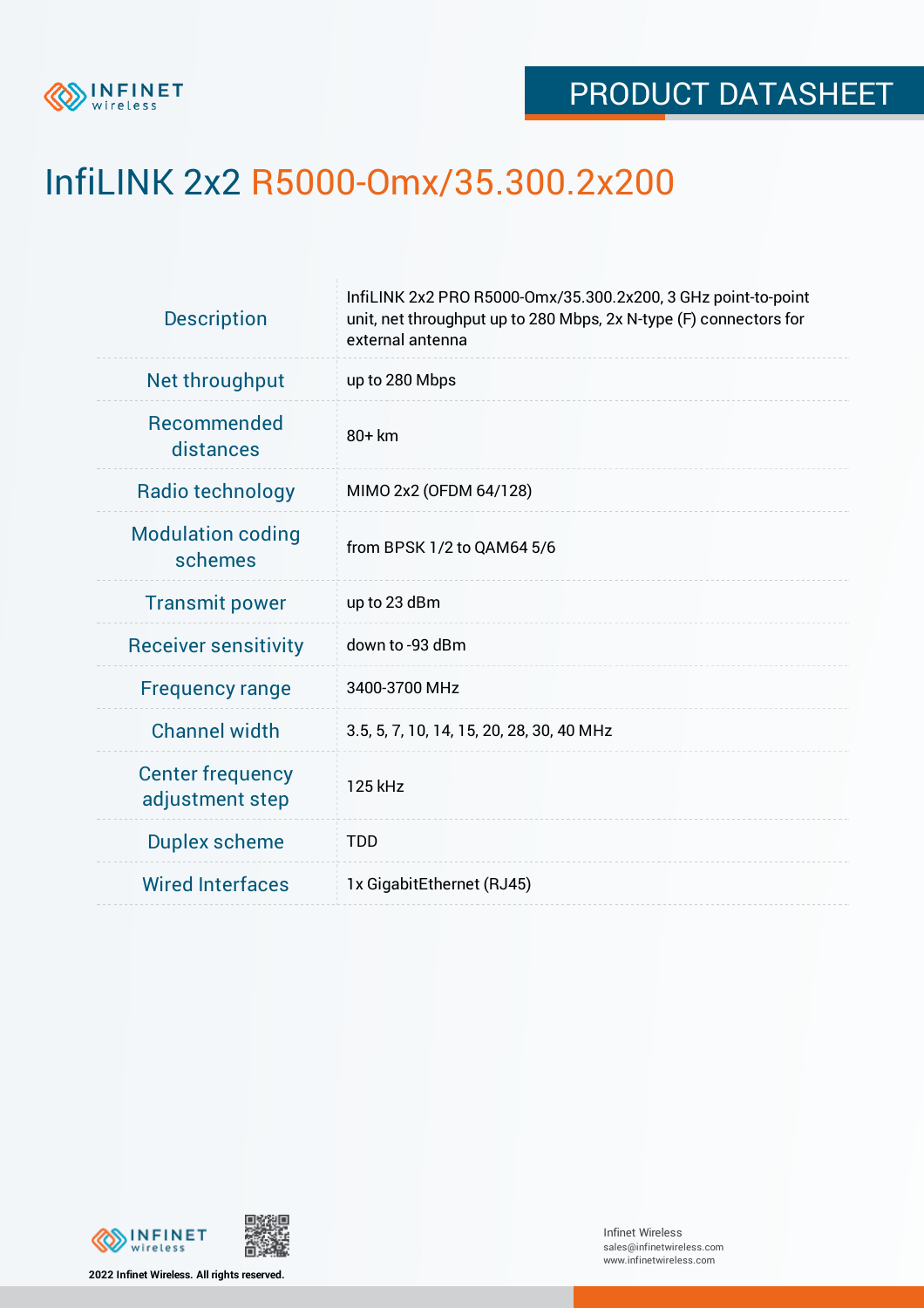

## PRODUCT DATASHEET

# InfiLINK 2x2 R5000-Omx/35.300.2x200

| Consumption                | up to 20 W                                                                                                                                                                                                                                                                                                            |                     |                       |                          |                 |
|----------------------------|-----------------------------------------------------------------------------------------------------------------------------------------------------------------------------------------------------------------------------------------------------------------------------------------------------------------------|---------------------|-----------------------|--------------------------|-----------------|
| <b>Power options</b>       | 110-240 VAC @ 50/60 Hz, ±4356 VDC                                                                                                                                                                                                                                                                                     |                     |                       |                          |                 |
| <b>Outdoor Unit (ODU)</b>  | 240 x 240 x 57 mm, 2.2 kg                                                                                                                                                                                                                                                                                             |                     |                       |                          |                 |
|                            |                                                                                                                                                                                                                                                                                                                       |                     |                       |                          |                 |
| <b>Part Number Options</b> | Prefix<br>R5000-Omx                                                                                                                                                                                                                                                                                                   | Freq.<br>Band<br>35 | <b>Bitrate</b><br>300 | Output<br>Power<br>2x200 | Capacity<br>300 |
| <b>Part Number Example</b> | R5000-Omx/35.300.2x200                                                                                                                                                                                                                                                                                                |                     |                       |                          |                 |
| <b>Packing List</b>        | - Outdoor unit R5000-Omx/35.300.2x200 - 1 pcs.<br>- Power Supply IDU-BS-G - 1 pcs.<br>- Power Cord - 1 pcs.<br>- Connector - 1 pcs.<br>- Standard RJ-45 connector - 1 pcs.<br>- Shielded RJ-45 connector - 1 pcs.<br>- RJ-45 Plug Cap - 1 pcs.<br>- MONT-KIT-85 Mounting kit - 1 pcs.<br>- Quick Start Guide - 1 pcs. |                     |                       |                          |                 |



**2022 Infinet Wireless. All rights reserved.**

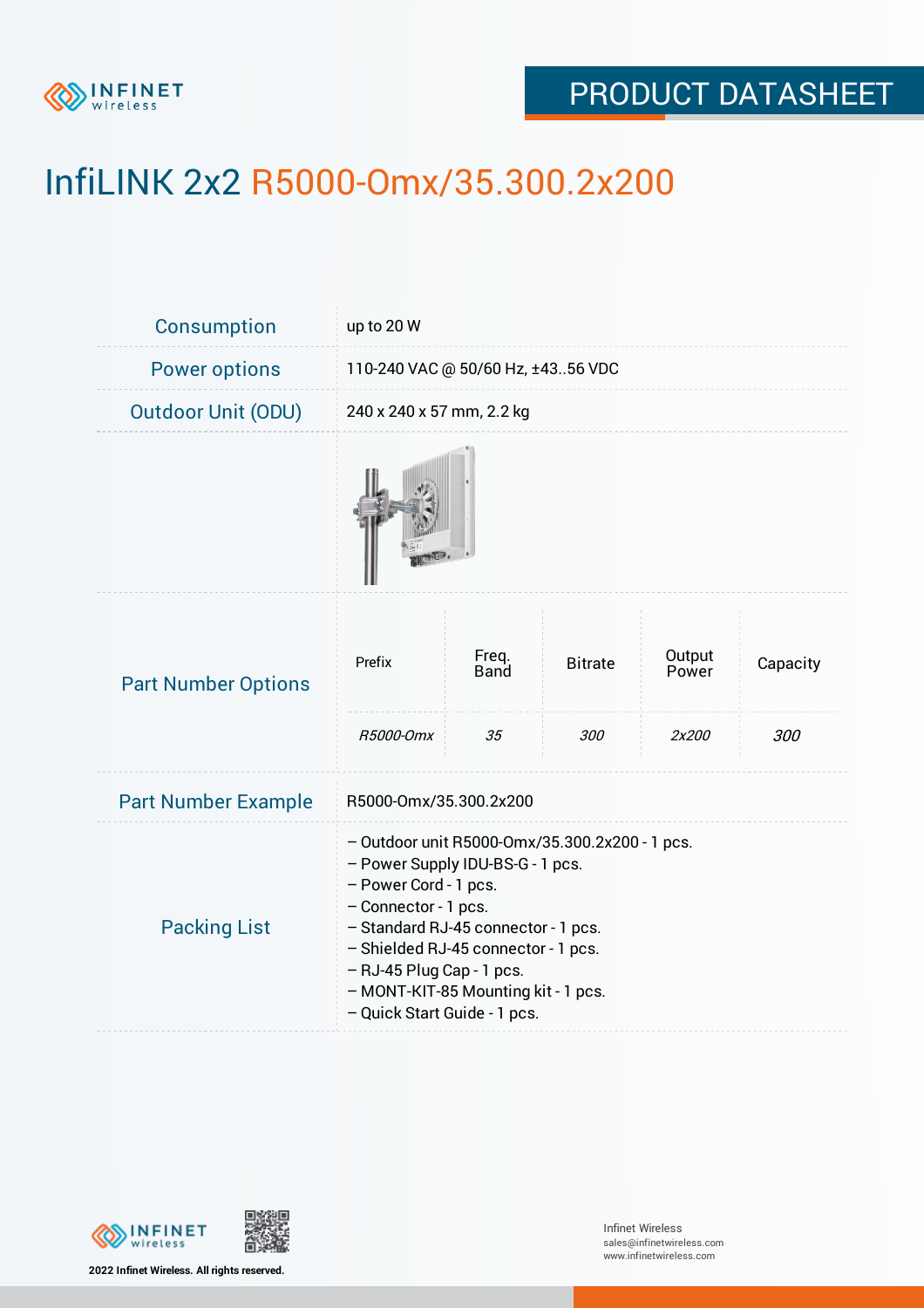

## PRODUCT DATASHEET

# InfiLINK 2x2 R5000-Omx/35.300.2x200

### Features

#### **RADIO**

- **Voice/RTP Aware Superpacketing**
- **DFS**
- **Automatic Bitrate Control** Þ
- Þ **Automatic Transmit Power Control**
- ь **TDD synchronization using AUX-ODU-SYNC (excluding Smn/Lmn)**
- **Spectrum Analyzer mode** ۰
- **Channel testing tools** ١

#### **NETWORKING**

- **Ethernet-over-IP and IP-over-IP tunneling**
- Þ **ARP protocol support**
- ۱ **MAC/IP filtering**
- Þ **Full-fledged 2nd layer switch**
- Þ **RIPv2 / OSPFv2 /static routing**
- **L2/L3 Firewall** Þ
- **NAT (multipool, H.323-aware)** Þ
- Þ **DHCP client/server/relay**

#### **MANAGEMENT FEATURES**

- **Various Management Protocols: HTTP, HTTPS, Telnet, SSH, SNMP v1/2c/3 (MIB-II and proprietary MIBs)**
- **Graphical User Interface**
- **LED Indication: power status, wireless and wired link status, signal level**
- **Antenna alignment tool**
- ٠ **Automatic software update**
- **Online monitoring with proprietary EMS InfiMONITOR.**

#### **QUALITY-OF-SERVICE**

- **17 priority queues**
- **IEEE 802.1p support**
- **IP TOS / DiffServ support**
- ٠ **Full voice support**
- **Traffic limiting (absolute, relative, mixed)** ٠
- **Traffic redirection**